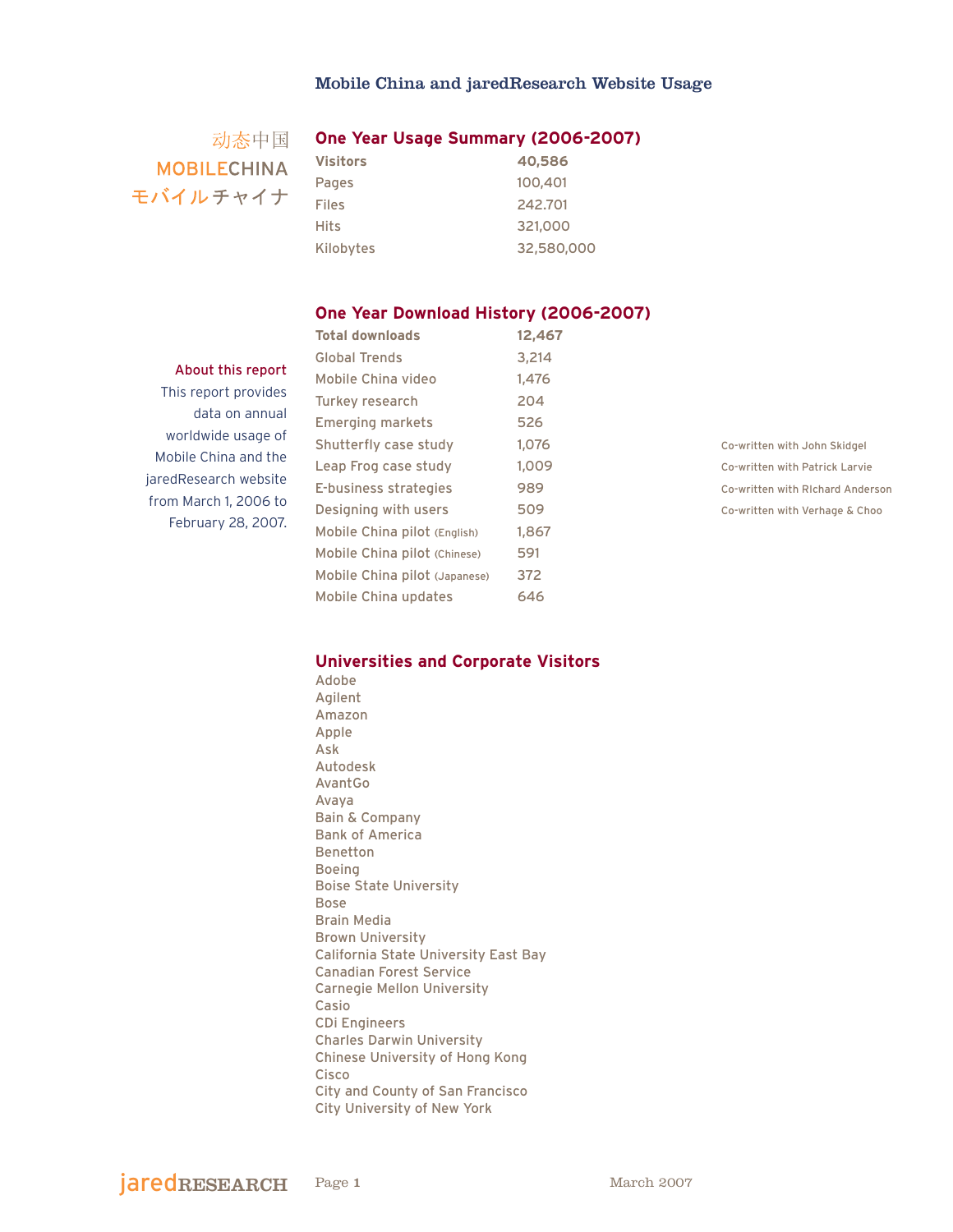MOBILECHINA Compaq モバイルチャイナ

动态中国 Collins College Columbia University Daimler Chrysler Daiwa Securities Group Danger Duke University Eleven Inc ESOMAR Fachhochschule Hannover FedEx Fidelity France Telecom Frontage Fuji Film Fuji Xerox Palo Alto FujiSoft Fujitsu Grey Global Group Harper Collins Hewitt Associates Hewlett-Packard Hitachi Houston Independent School District IBM IBM Almaden Research Center Intel Keio University Keulhaus Kyocera Wireless Kyoto Bank Kyushu Electric Power Co La Trobe University Lightner Group Lybeck Murphy McKenzie McKinsey Consulting Metropolitan Urological Specialists Inc Michigan Tech University Microsoft MIT Mobio Montblanc National Chung Cheng University National Marine Fisheries Service National Oceanic & Atmospheric Administration National Pingtung University of Science and Technology National University of Singapore New York Times Nikon Nissan Chemical Industries Nokia Northwestern University Ogilvy Oracle Oregon State University Osaka Gas Palmsource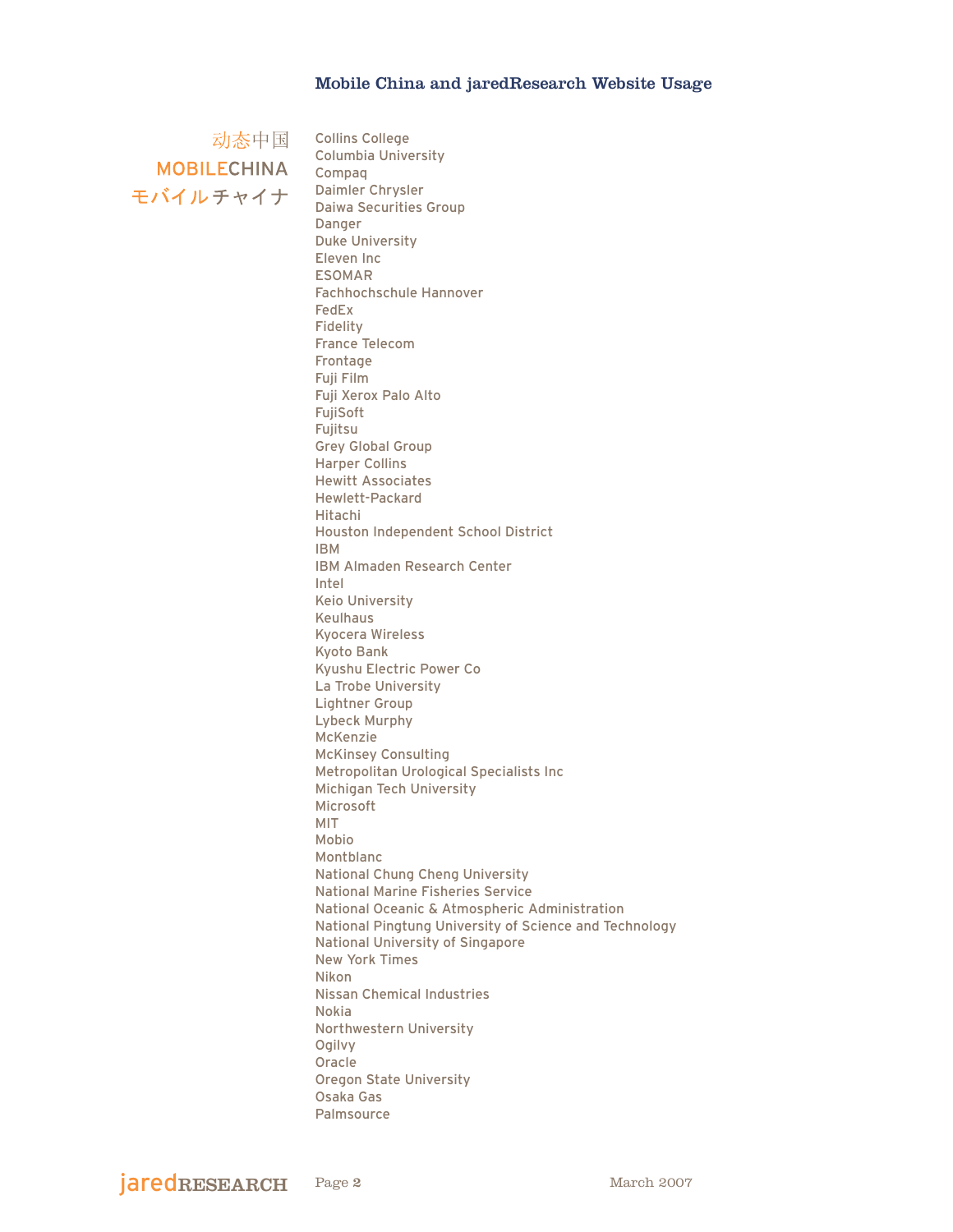动态中国 **MOBILECHINA** モバイルチャイナ

Palo Alto Research Center Penn State University Perkins + Will Philips Pixar Polytechnic University Hong Kong Prudential Randolph Air Force Base Raytheon Ricoh Royal Bank SafeCo Insurance Samsung San Francisco Chronicle San Francisco State University Santa Cruz Public Defenders Sanyo Sapient Sharp Shinsei Bank Siemens Skoda Auto Softbank Sony Sony Ericsson Stanford University **Starbucks** Stone Yamashita Sumitomo Corporation Sumitomo Trust Company Syracuse University TBWA-Chiat-Day Technical University Delft Technical University Eindhoven Technische Universitat Kaiserlautern Tell Me Texas A&M Tivo Tokyo Gakugei University Tokyo Gas Company Toshiba Tribune Company Tsinghua University **Ultratech** Universitat Pompeu Fabra University Melbourne University of California Berkeley University of California Davis University of California San Francisco University of California Los Angeles University of California Merced University of California San Diego University of Chile University of Illinois Urbana-Champaign University of Kansas Medical Center University of Leipzig University of Massachusetts University of Michigan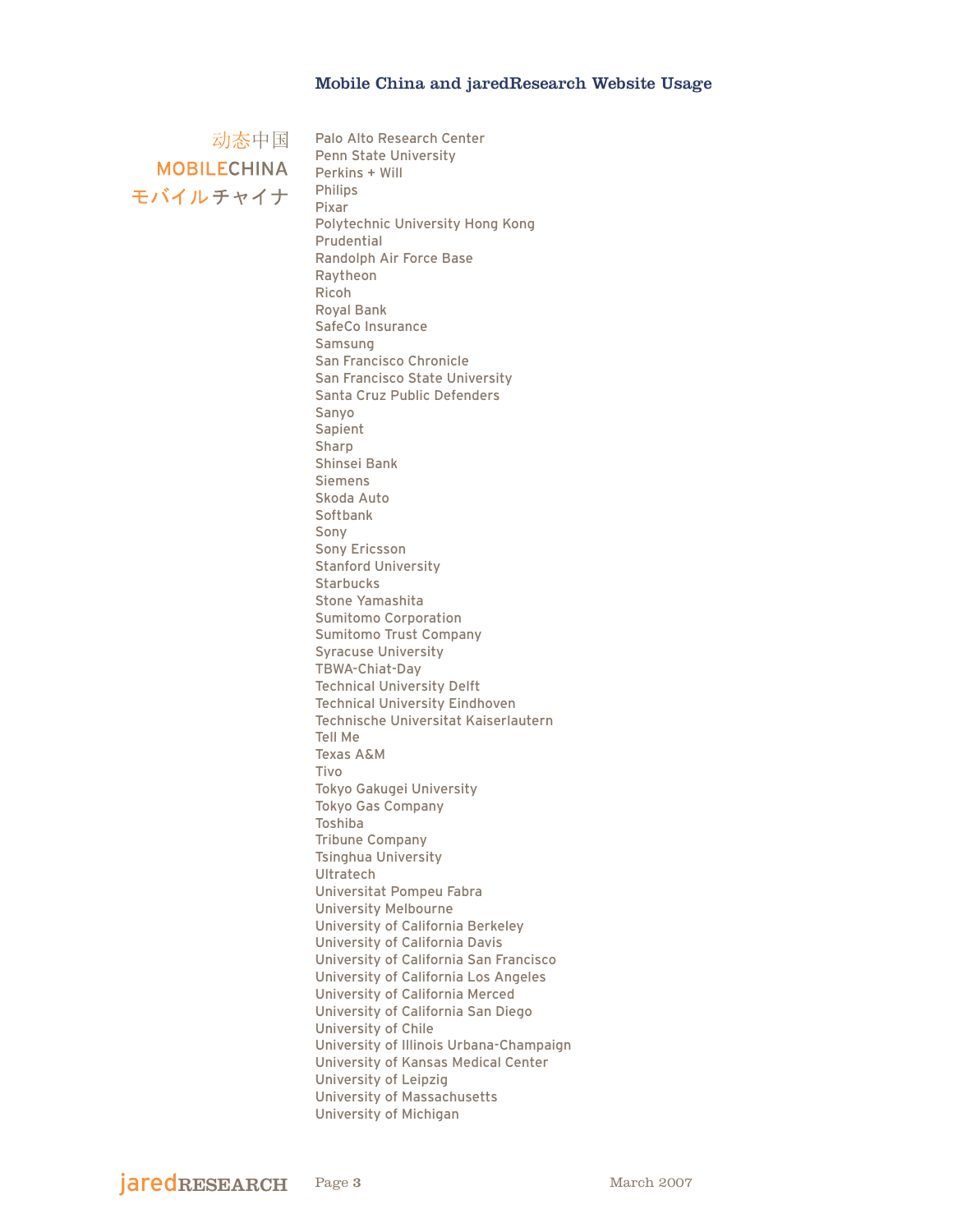动态中国 **MOBILECHINA** モバイルチャイナ

Note: Fewer than half of all IP addresses on jaredResearch's weblogs identify visitors by name.

University of Minnesota University of New South Wales University of Southern California University of Surrey University of Technology Sydney University of Tokyo University of Toronto University of Washington University of Wisconsin University of York US Army, Wiesbaden US Department of Agriculture US Marine Corps US Navy Utah State University Vanguard Investments Virginia Tech Wal Mart Waseda University Wells Fargo Westfield World Wide Flight Services Yahoo Yahoo South Korea

## **Visitors by Country & Region**

**Americas** Argentina Brazil Canada Chile Colombia Dominican Republic Guatemala Mexico Peru Puerto Rico Trinidad and Tobago United States United States Military

#### **Asia**

Australia China French Polynesia Hong Kong India Indonesia Israel Japan Jordan Malaysia New Zealand Pakistan

**Asia** (Cont) Philippines Samoa Saudi Arabia Seychelles Singapore South Korea Taiwan Thailand Tuvalu United Arab Emirates Vietnam

#### **Europe**

Austria Belgium Bulgaria Croatia Cyprus Czech Republic Denmark Finland France Germany Greece Iceland Ireland Italy Latvia